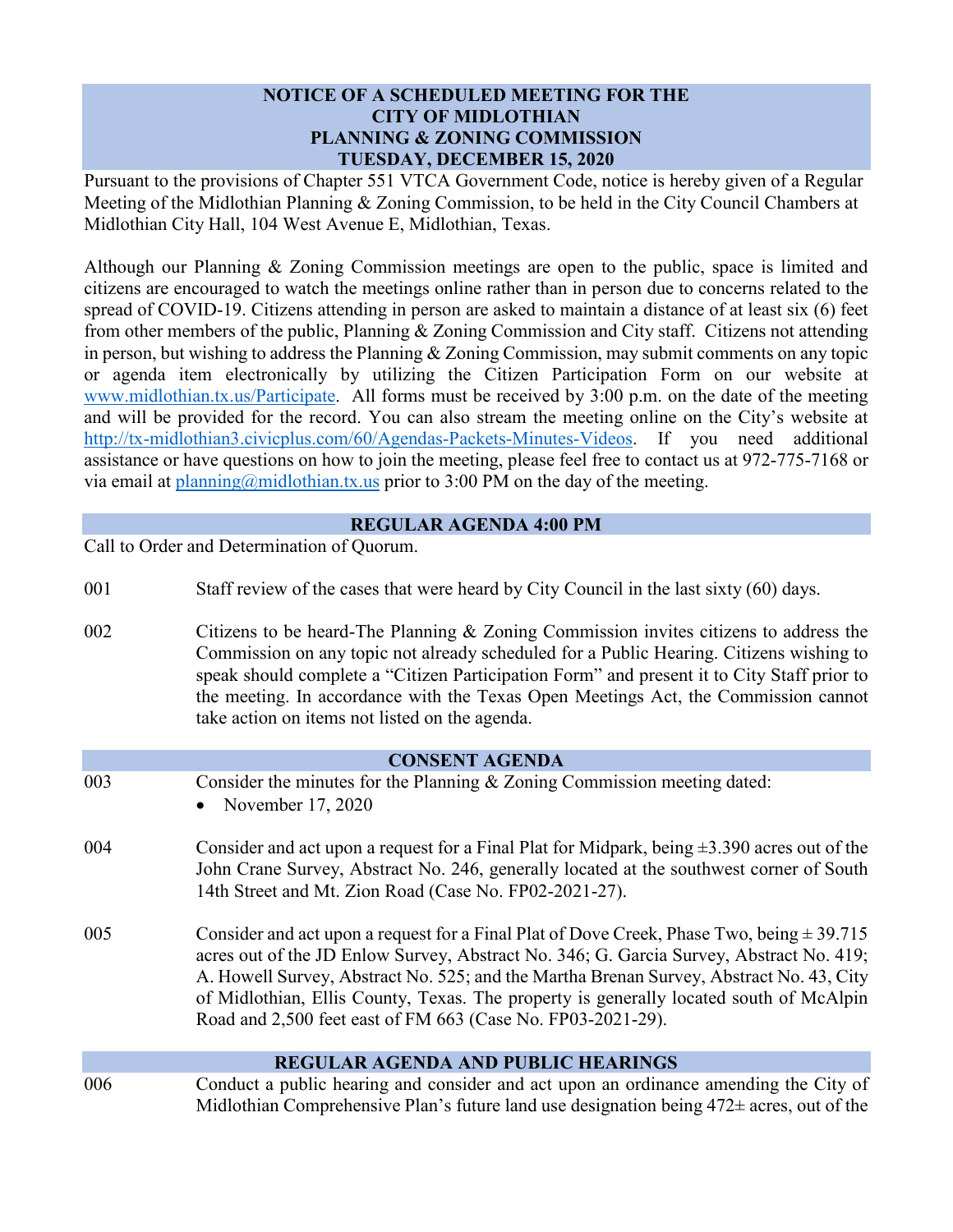|     | Allen Reeves Survey, Abstract 939, Jon Chamblee Survey, Abstract 192 and the JP<br>Littlepage Survey, Abstract 643. (Case No. C01-2021-01).                                                                                                                                                                                                                                                                                          |
|-----|--------------------------------------------------------------------------------------------------------------------------------------------------------------------------------------------------------------------------------------------------------------------------------------------------------------------------------------------------------------------------------------------------------------------------------------|
| 007 | Consider and act upon a request for a Preliminary Plat of Ridgepoint Addition, being +/-<br>52.399 acres of the Martha Brenan Survey, Abstract No. 43 of Ellis County, Texas. The<br>property is generally located at the intersection of 14th Street and Ashford Lane (Case No.<br>PP05-2021-31).                                                                                                                                   |
| 008 | Consider and act upon a request for a Preliminary Plat of Coventry Crossing Phase 3, being<br>+/-28.109 acres out of the Amasa Howell Survey, Abstract No. 525 and the JD Enlow<br>Survey, Abstract No. 346. The property is generally located east of FM 663 and south of<br>McAlpin Road (Case No. PP06-2021-32).                                                                                                                  |
| 009 | Consider and act upon a request for a special exception from Section 6.11.9(d) of the City<br>of Midlothian Subdivision Regulations to exceed the maximum block length requirement<br>of 1,320 feet. The proposed streets are located in Coventry Crossing Phase Three, Blocks<br>D & E (Case No. M04-2021-033).                                                                                                                     |
| 010 | Consider and act upon a request for a Preliminary Plat of Redden Farms, being $253.43\pm$<br>acres out of the Benjamin Monroe Survey, Abstract No. 1333; FE Witherspoon Survey,<br>Abstract No. 1188; WG Stewart Survey, Abstract No. 1245; and Coleman Jenkins Survey,<br>Abstract No. 556, City of Midlothian. The property is located west of Walnut Grove Road,<br>between U.S. Highway 287 and FM 1387 (Case No. PP04-2021-30). |
| 011 | Consider and act upon the extension of a Preliminary Plat for Jordan Run, Phase IV, being<br>98.332± acres of land, situated within the E. Ballard Survey, Abstract No. 119; J. Smith<br>Survey, Abstract No. 963; J. Johnson Survey, Abstract No. 558; and the J. Singleton<br>Survey, Abstract No. 959, Ellis County, generally located to the east of Norrell Road,<br>between FM 875 and Murr Road (Case No. M05-2021-39).       |
| 012 | Consider and act upon a request to allow for a shared driveway access onto McAlpin Road<br>for two single-family residential lots, being approximately $\pm 13.051$ acres out of the N.N.<br>J.J. and B.L. Edwards Survey, Abstract No. 340. The property is located at 3061 and 3071<br>McAlpin Road (Case No. M06-2020-40).                                                                                                        |
| 013 | Consider and act upon a request to allow for direct residential driveway access onto FM<br>875 relating to the development of $\pm 6.033$ acres for a single-family residential use out of<br>the N.N. J.J. and B.L. Edwards Survey, Abstract No. 340. The property is located at 3421<br>East FM 875 (Case No. M03-2021-20).                                                                                                        |
| 014 | Conduct a public hearing and consider and act upon an ordinance for a Specific Use Permit<br>(SUP) amending Ordinance No. 2001-54 granting a Specific Use Permit (SUP) for a<br>gasoline station with retail sales (SUP 6-2000-115) to increase the maximum building area<br>and adopt the building elevations for the retail store (SUP05-2021-025).                                                                                |
| 015 | Conduct a public hearing and consider and act upon an ordinance granting a Specific Use<br>Permit (SUP) for an accessory structure exceeding the maximum allowed floor area to be<br>located on Lot 3R, Whispering Hills Estates Addition, Phase 2 (commonly known as 2201                                                                                                                                                           |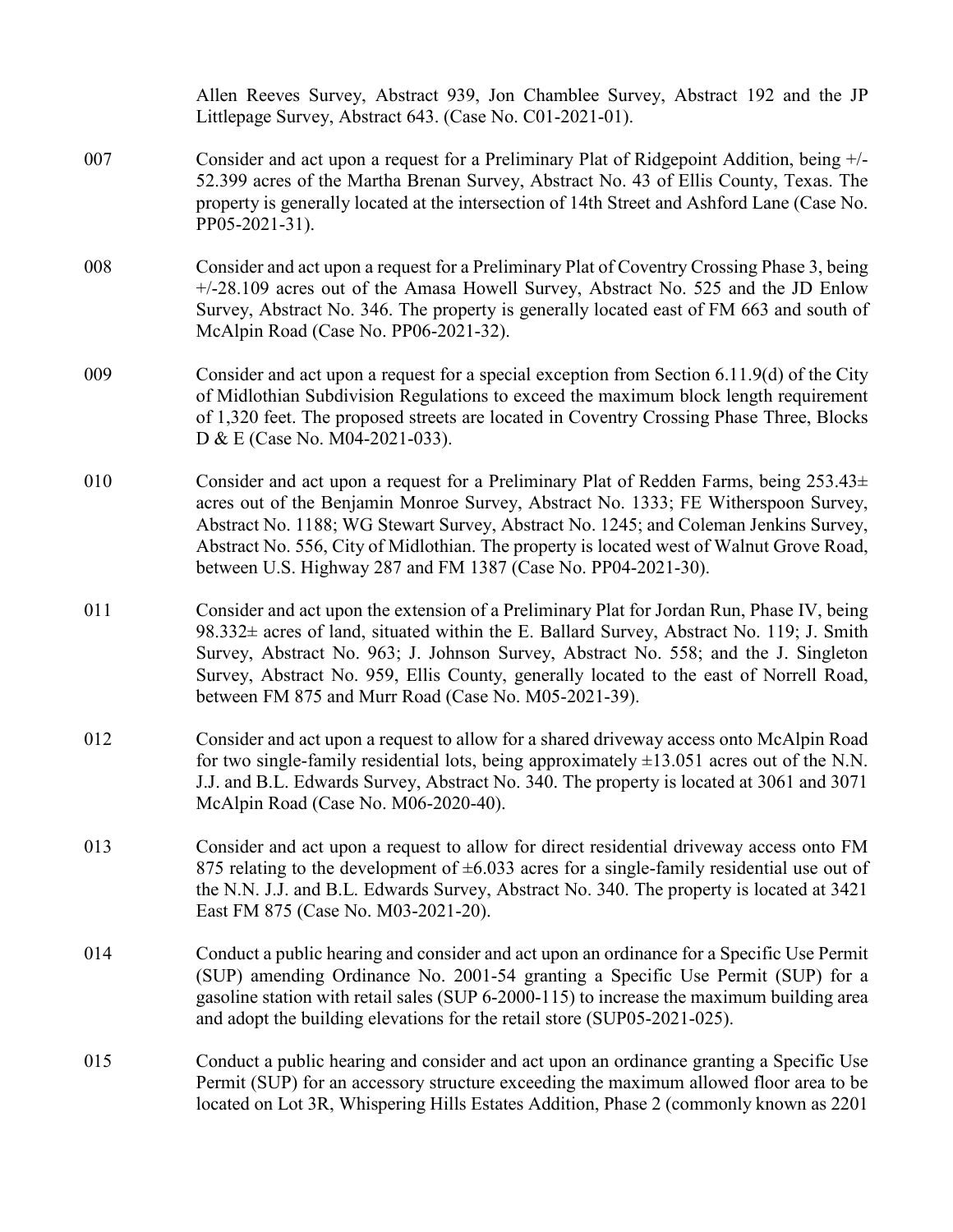Ashford Lane), presently zoned Single Family-One (SF-1) District (Case No. SUP06- 2021-026).

- 016 Conduct a public hearing and consider and act upon an ordinance amending and restating the development regulations for the Specific Use Permit (SUP) for a petroleum storage facility and the use of rail tanker cars granted pursuant to Ordinance No. 2013-26 as applicable to, on Lot 1, Block 4, RailPort Business Park Addition; extending the application of said Specific Use Permit to Lot 2, Block 4, RailPort Business Park Addition (commonly known as 2900 Kemp Ranch Road), said properties being located within a Medium Industrial (MI) District and Heavy Industrial (HI) District (Case No. SUP07- 2021-041).
- 017 Conduct a public hearing and consider and act upon an ordinance relating to the use and development of .264± acres, being a tract of land located at 818 N 9th Street, by changing the zoning from Residential three (R-3) District to an Urban Village Planned Development (UVPD) for a church. (Z03-2021-34)-**Withdrawn until a later date**
- 018 Conduct a public hearing, consider, and act upon an ordinance amending regulations relating to the use and development of  $16.175\pm$  acres located in and zoned as Planned Development District No. 50 (PD-50). The property is generally located south of U.S. Hwy 287 and  $\pm 2,400$  feet west of Airport Drive (Z04-2021-035).
- 019 Conduct a public hearing to consider and act upon an ordinance amending the regulations relating to the development and use of  $\pm 18.80$  acres located in Planned Development District No. 81 (PD-81) and described in Exhibit "A" hereto by amending section 2(a) of Ordinance No. 2018-13 to authorize single-family residential as a permitted use and adopting development regulations and a Planned Development site plan. The property is generally located at the northeast corner of Hawkins Run Road and 14th Street (Z05-2021- 037).
- 020 Conduct a public hearing to consider and act upon an ordinance by amending the development and use regulations of Planned Development District No. 24 (PD-24) as set forth in Section 1 Subsection B of Ordinance No. 2005-43. The property is located at 400 South U.S. Hwy 67 (Case No. Z06-2021-038).
- 021 Conduct a public hearing to consider and act upon an ordinance relating to the development and use of 40.761± acres out of the James Coldiron Survey, Abstract No. 224, City of Midlothian, Ellis County, Texas, described in Exhibit "A" hereto by changing the zoning from Agricultural (A) District to Planned Development District No. 138 (PD-138) for residential uses. The property is generally located to the south of West Highland Road, between North Mockingbird Lane and Springer Road (Case No. Z07-2021-028).
- 022 Conduct a public hearing and consider and act upon an ordinance amending Section 4.6017 "Signs Located in General Professional (GP), Community Retail (CR), or Commercial (C) Districts" to include the Light Industrial (LI) District, and Section 4.6020 "Signs Located in Light Industrial (LI), Medium Industrial (MI), Heavy Industrial (HI) Districts" to exclude the Light Industrial (LI) District (Case No. OZ02-2021-045).